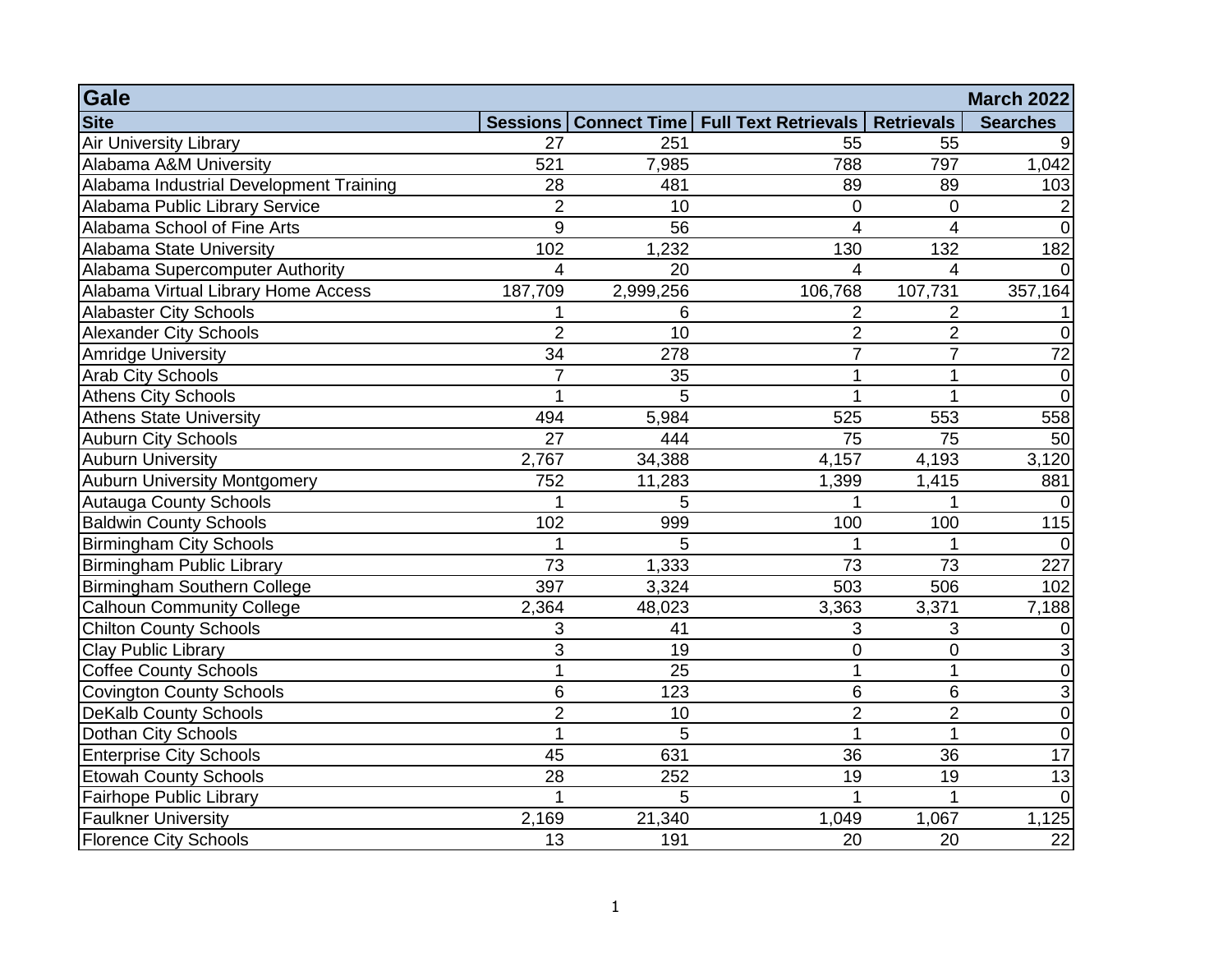| <b>Site</b>                                 |                 |                 | Sessions   Connect Time   Full Text Retrievals   Retrievals |                | <b>Searches</b> |
|---------------------------------------------|-----------------|-----------------|-------------------------------------------------------------|----------------|-----------------|
| <b>Franklin County Schools</b>              |                 | 5               |                                                             |                |                 |
| <b>Gadsden City Schools</b>                 | 37              | 836             | 21                                                          | 21             | 44              |
| <b>Gadsden State Community College</b>      | 57              | 676             | 50                                                          | 50             | 107             |
| <b>Hartselle City Schools</b>               | 46              | 999             | 36                                                          | 36             | 65              |
| Helen Keller Public Library                 |                 | 6               | $\mathbf 0$                                                 | $\overline{0}$ | $\overline{2}$  |
| <b>Hoover City Schools</b>                  | 318             | 2,268           | 56                                                          | 56             | 95              |
| Huntingdon College                          | 626             | 3,831           | 141                                                         | 144            | 673             |
| <b>Huntsville City Schools</b>              | 5               | 30              | 5                                                           | 5              | $\overline{0}$  |
| Huntsville-Madison Public Library           | 14              | 70              | $\overline{2}$                                              | $\overline{2}$ | $\overline{0}$  |
| Jacksonville State University               | 3,736           | 62,613          | 1,416                                                       | 1,426          | 7,148           |
| Jefferson County Library Coop.              | 102             | 1,699           | 37                                                          | 38             | 379             |
| Jefferson County Schools                    | 36              | 192             | 11                                                          | 11             | 18              |
| Jefferson Davis Community College           | 17              | 328             | 55                                                          | 55             | 61              |
| Jefferson State Community College           | 1,093           | 12,506          | 935                                                         | 937            | 447             |
| <b>Lauderdale County Schools</b>            | 500             | 6,532           | 98                                                          | 98             | 193             |
| Lawson State Community College - Bessemer   | 29              | 620             | 95                                                          | 95             | 95              |
| Lawson State Community College - Birmingham | 2,007           | 29,713          | 794                                                         | 796            | 2,196           |
| Lee County Schools                          | $\mathbf{1}$    | 6               | $\overline{2}$                                              | $\overline{2}$ |                 |
| <b>Library Management Network</b>           | 13              | $\overline{0}$  | $\mathbf 0$                                                 | 0              | 13              |
| Lurleen B. Wallace Community College        | $\overline{13}$ | 65              | 13                                                          | 13             | $\overline{0}$  |
| <b>Madison City Schools</b>                 | 213             | 1,677           | 39                                                          | 39             | 42              |
| <b>Marion County Schools</b>                | 6               | 40              | $\overline{2}$                                              | $\overline{2}$ | $\overline{7}$  |
| <b>Miles College</b>                        | 178             | 496             | 204                                                         | 205            | 125             |
| <b>Mobile County Schools</b>                | 285             | 4,055           | 46                                                          | 46             | 275             |
| Mobile Public Library                       | 101             | 1,305           | 42                                                          | 44             | 172             |
| Montgomery City-County Public Library       | 60              | 896             | 126                                                         | 126            | 255             |
| <b>Morgan County Schools</b>                | 4               | 23              | $\overline{2}$                                              | $\overline{2}$ | 4               |
| Mountain Brook City Schools                 | $\overline{12}$ | 67              | 8                                                           | 8              | $\overline{2}$  |
| North Shelby Library                        | 3               | 106             | 8                                                           | 8              | 16              |
| Northeast Alabama Community College         | 1,659           | 31,999          | 1,165                                                       | 1,172          | 3,709           |
| Northwest Regional Library                  | $\overline{2}$  | 10              | 1                                                           | 1              |                 |
| Northwest Shoals Community College          | $\overline{1}$  | $\overline{11}$ | $\overline{4}$                                              | $\overline{4}$ | 4               |
| Oakwood University                          | 29              | 324             | 26                                                          | 26             | 42              |
| <b>Oneonta City Schools</b>                 | $\mathbf{1}$    | 12              | 3                                                           | 3              | $\mathbf 0$     |
| <b>Opelika City Schools</b>                 | 5               | 68              | $\overline{7}$                                              | $\overline{7}$ | $\mathbf 0$     |
| Opelika Public Library                      | 3               | 51              | 6                                                           | 6              | 1               |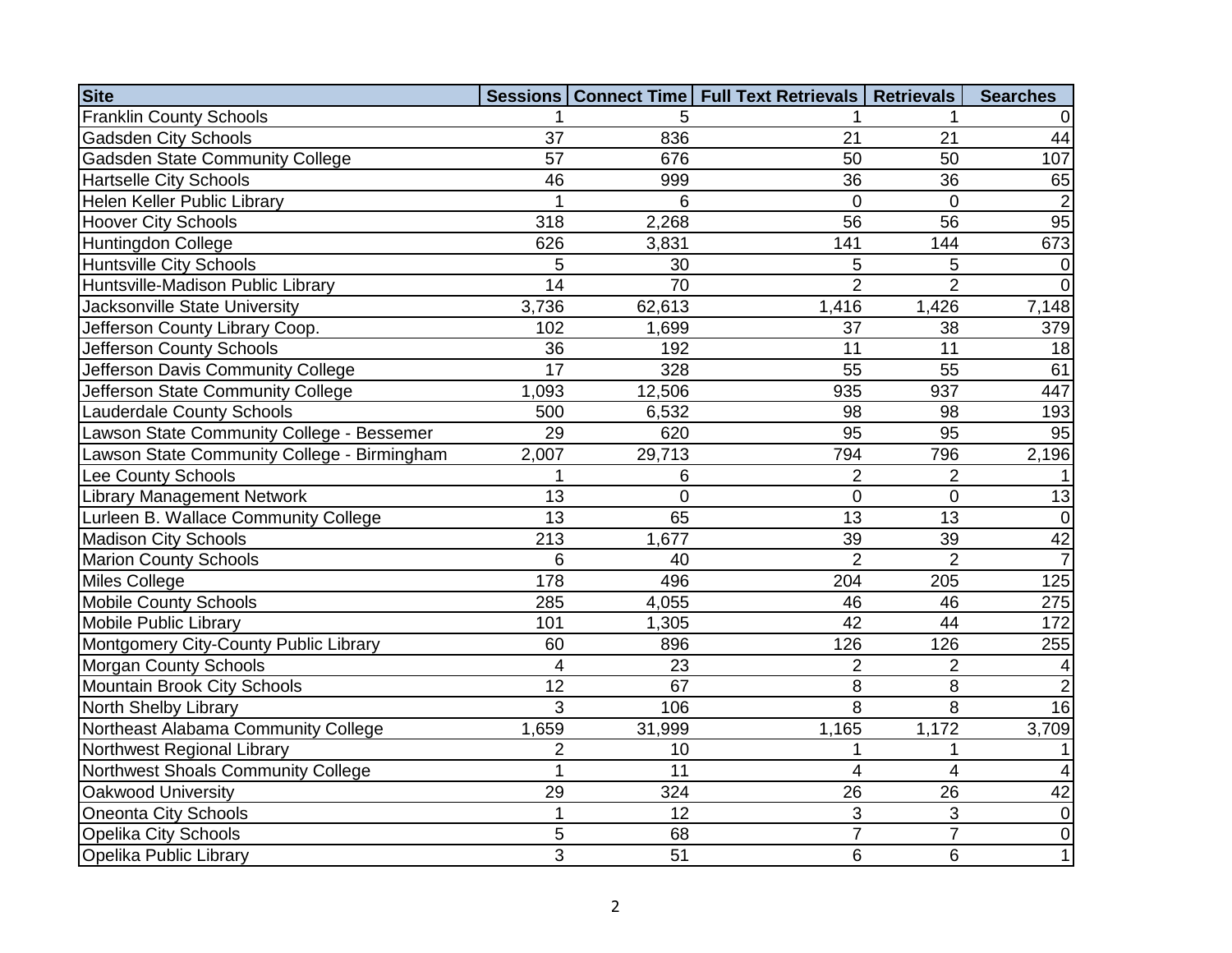| <b>Site</b>                             |                 |         | Sessions   Connect Time   Full Text Retrievals   Retrievals |                 | <b>Searches</b> |
|-----------------------------------------|-----------------|---------|-------------------------------------------------------------|-----------------|-----------------|
| <b>Oxford Public Library</b>            | 5               | 53      | 3                                                           | 5               | 5               |
| <b>Ozark City Schools</b>               | 1               | 5       | 1                                                           | 1               | $\overline{0}$  |
| <b>Pelham City Schools</b>              | 217             | 1,487   | 29                                                          | 29              | 123             |
| Pell City Schools                       |                 | 5       | 1                                                           |                 | 0               |
| <b>Pickens County Schools</b>           | 1               | 6       | $\mathbf 1$                                                 | 1               | $\overline{0}$  |
| <b>Pike Road City Schools</b>           | $\overline{2}$  | 11      | $\mathbf 0$                                                 | $\mathbf 0$     | $\overline{3}$  |
| <b>Russell County Schools</b>           | $\overline{29}$ | 523     | $\overline{74}$                                             | 74              | 95              |
| <b>Russellville City Schools</b>        | 1               | 30      | 1                                                           |                 | $\mathbf 1$     |
| <b>Samford University</b>               | 4,575           | 11,426  | 1,548                                                       | 1,579           | 4,307           |
| <b>Satsuma City Schools</b>             | 103             | 693     | 20                                                          | 20              | 39              |
| <b>Shelby County Schools</b>            | 5               | 26      | 5                                                           | $\overline{5}$  | 0               |
| <b>Shelton State Community College</b>  | 386             | 535     | 12                                                          | 12              | 463             |
| <b>Snead State Community College</b>    | 621             | 11,330  | 192                                                         | 195             | 1,415           |
| Southern Union State Community College  | 103             | 1,463   | 104                                                         | 104             | 215             |
| Spring Hill College                     | 1,096           | 8,872   | 723                                                         | 735             | 1,406           |
| <b>St. Clair County Schools</b>         | 1               | 5       | 1                                                           |                 | $\vert 0 \vert$ |
| Talladega College                       | $\overline{32}$ | 387     | 169                                                         | 169             | $\overline{6}$  |
| <b>Talladega County Schools</b>         | 1               | 6       | 0                                                           | $\mathbf 0$     | $\overline{2}$  |
| <b>Trenholm State Community College</b> | 16              | 80      | $\overline{2}$                                              | $\overline{2}$  | $\overline{0}$  |
| <b>Troy University</b>                  | 4,375           | 49,964  | 1,964                                                       | 1,996           | 8,086           |
| <b>Trussville City Schools</b>          | 18              | 156     | 20                                                          | 20              | 37              |
| <b>Tuscaloosa City Schools</b>          | 3               | 36      | 3                                                           | 3               | $\overline{0}$  |
| <b>Tuscaloosa County Schools</b>        | 1               | 6       | 6                                                           | $6\phantom{1}6$ | $\mathbf{3}$    |
| <b>Tuscaloosa Public Library</b>        | $\overline{2}$  | 66      | 37                                                          | $\overline{37}$ | 13              |
| <b>Tuskegee University</b>              | 3               | 21      | $\mathbf{1}$                                                | 1               | 10              |
| U.S. Sports Academy                     | $\overline{95}$ | 2,571   | $\overline{2}$                                              | $\overline{2}$  | 208             |
| University of Alabama                   | 10,026          | 136,789 | 6,416                                                       | 6,575           | 13,850          |
| University of Alabama Birmingham        | 9,237           | 146,676 | 4,799                                                       | 4,918           | 17,613          |
| University of Alabama Huntsville        | 994             | 9,646   | 1,061                                                       | 1,211           | 1,038           |
| University of Mobile                    | 593             | 8,247   | 215                                                         | 217             | 1,010           |
| University of Montevallo                | 766             | 7,524   | 821                                                         | 824             | 859             |
| University of North Alabama             | 1,057           | 13,335  | 1,230                                                       | 1,367           | 1,402           |
| University of South Alabama             | 969             | 15,108  | 1,764                                                       | 1,802           | 2,510           |
| University of West Alabama              | 323             | 3,819   | 416                                                         | 418             | 330             |
| Vestavia Hills City Schools             | 8               | 45      | 6                                                           | $6\phantom{1}6$ | 3               |
| Vestavia Hills Library in the Forest    | 485             | 5,876   | 324                                                         | 324             | 500             |